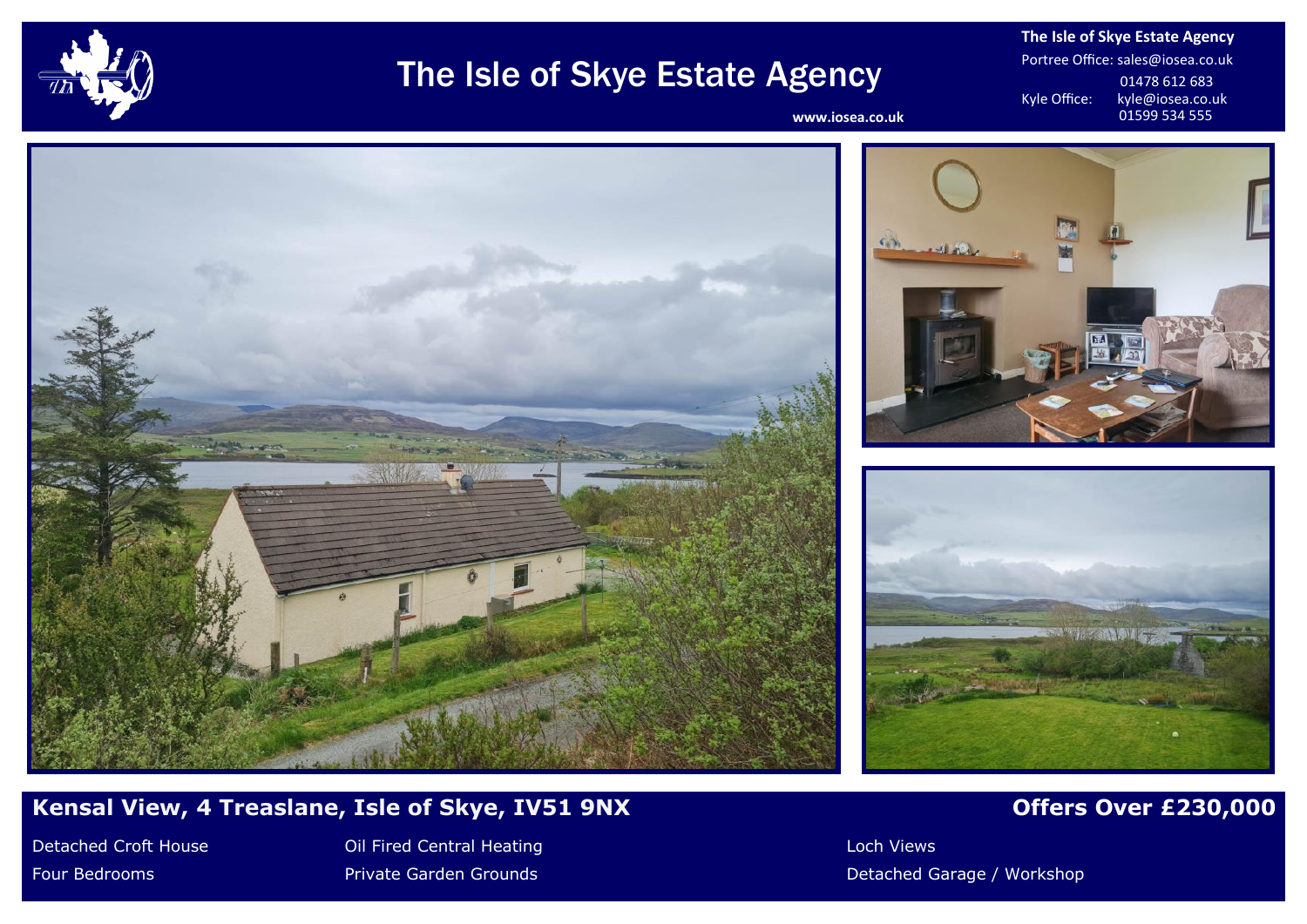### **Description:**

**Kensal View, 4 Treaslane is a four bedroom detached house located in the quiet township of Treaslane affording stunning views over Loch Snizort Beag and the countryside beyond.**

Kensal View is set within the peaceful crofting township of Treaslane, located approximately 10 miles from Portree, the islands principal village, and all the amenities on offer. The property is set in a stunning location affording loch views and, although it would benefit from a degree of modernisation, will make a lovely family home. The accommodation within is set out over two floors and comprises of Entrance Hall, Kitchen, Lounge, Inner Hall, Bathroom and Two Bedrooms on the ground floor. There are two further bedrooms and a large storage room on the first floor. The property benefits from uPVC double glazing and single glazed timber casement windows, oilfired central heating, a wood burning stove in the lounge and large private garden grounds.

The large garden grounds are mainly laid to lawn with mature shrubs, bushes and trees. Parking is provided on a driveway to the side of the property and there is also a detached shed for storage.

Kensal presents a wonderful opportunity to purchase a lovely home in a stunning location and must be viewed to appreciate the setting.







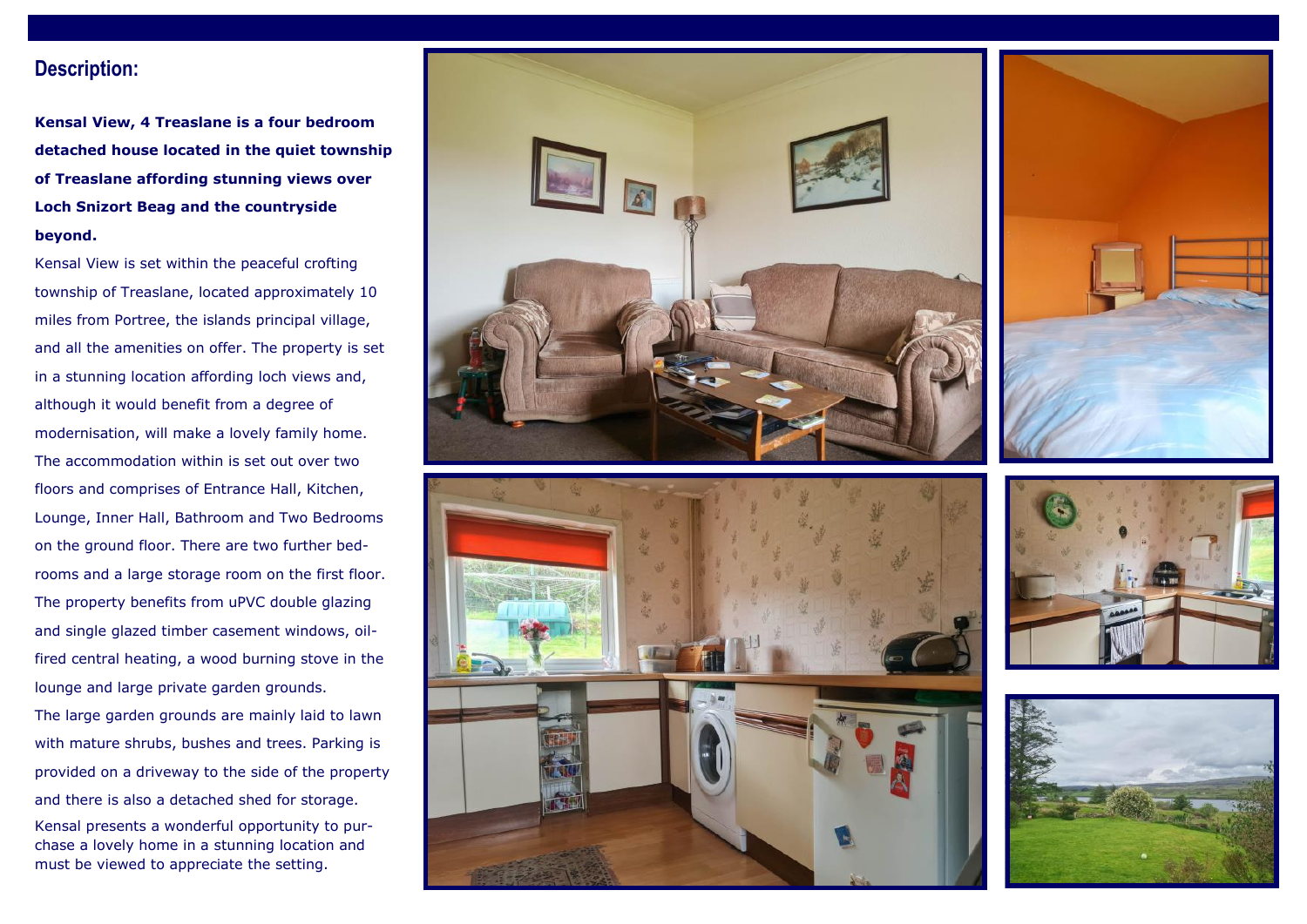# **Room sizes**

**Ground Floor Entrance Hall** 1.19m x 5.23m (3'10" x 17'01")

**Kitchen** 3.31m x 2.88m (10'10" x 9'05")

**Bedroom One** 3.31m x 2.72m (10'10" x 8'10")

**Lounge** 3.21m x 3.87m (10'06" x 12'08")

2.31m x 1.30m (7'06" x 4'03")

**Inner Hall**

**Bathroom** 2.45m x 2.32m (8'00" x 7'07") at max.

**Bedroom Two** 3.14m x 3.87m (10'03" x 12'08")

**Upper Floor Landing**1.92m x 2.65m (6'03" x 8'08")

**Bedroom Three**

3.36m x 3.12m (11'00" x 10'03")

#### **Bedroom Four**

3.45m x 3.13m (11'04" x 10'03")

**Storage Room**













3.04m x 5.86m